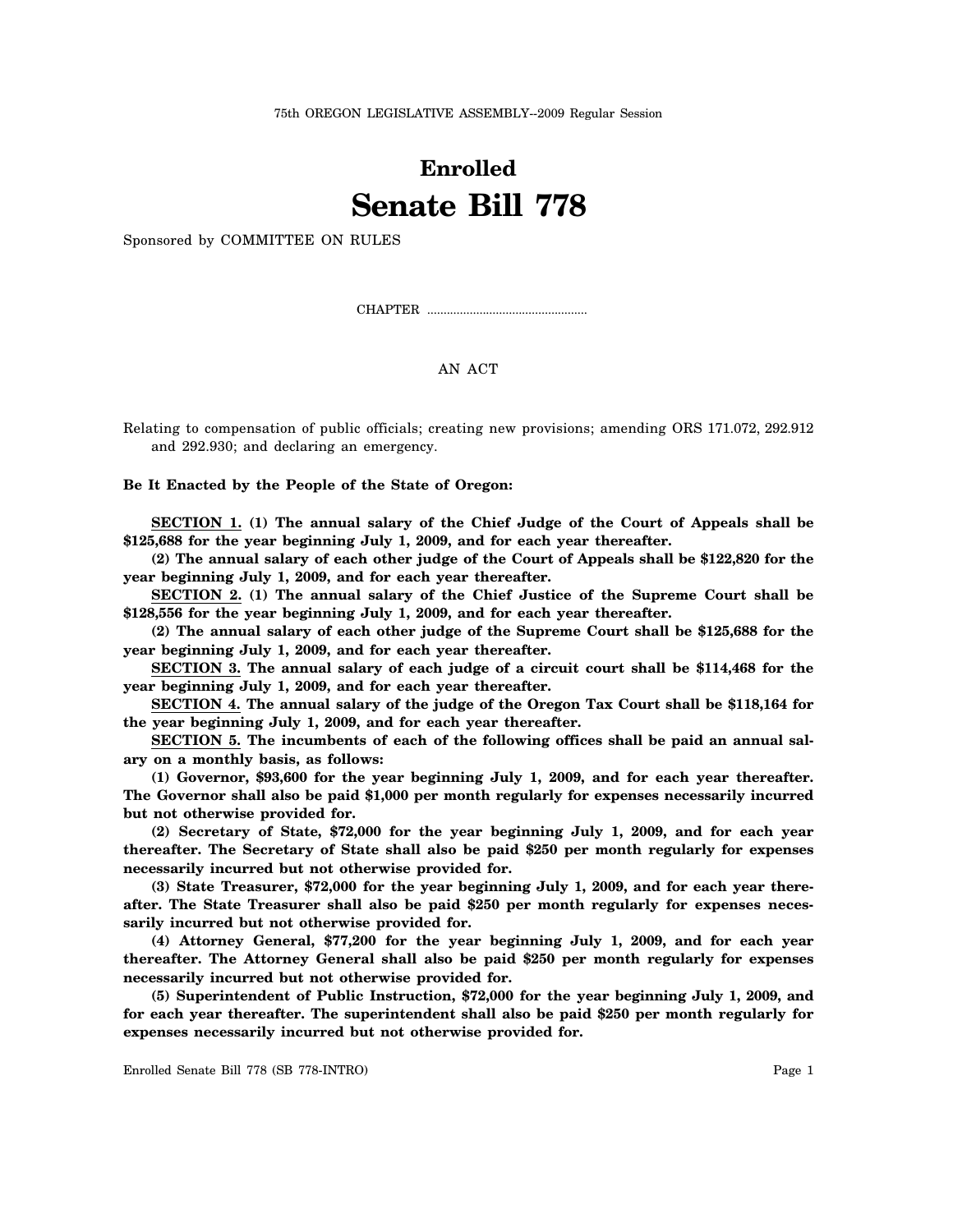**(6) Commissioner of the Bureau of Labor and Industries, \$72,000 for the year beginning July 1, 2009, and for each year thereafter. The commissioner shall also be paid \$250 per month regularly for expenses necessarily incurred but not otherwise provided for.**

**SECTION 6.** ORS 171.072, as amended by section 5b, chapter 912, Oregon Laws 2007, is amended to read:

171.072. (1) A member of the Legislative Assembly shall receive for services an annual salary [*established as provided in ORS 292.907 to 292.930.*] **of the greater of:**

**(a) One step below the maximum of Salary Range 1 in the Management Service Compensation Plan in the executive department as defined in ORS 174.112; or**

**(b) Seventeen percent of the salary of a Circuit Court Judge.**

(2)[*(a)*] The President of the Senate and the Speaker of the House of Representatives each shall receive for services, as additional salary, an amount equal to the salary allowed each of them as a member under subsection (1) of this section.

[*(b) The Majority Leader and Minority Leader of the Senate and the Majority Leader and Minority Leader of the House of Representatives each shall receive for services, as additional salary, an amount determined as provided in ORS 292.907 to 292.930.*]

(3) A member of the Legislative Assembly shall receive, as an allowance for expenses not otherwise provided for, a per diem determined as provided in subsection (9) of this section for each day within the period that the Legislative Assembly is in session, to be paid with the salary provided for in subsection (1) of this section. Pursuant to procedures determined by the Legislative Administration Committee, a member may draw from an accrued allowance.

(4) A member of the Legislative Assembly shall receive, as an allowance for expenses incurred in the performance of official duties during periods when the legislature is not in session, \$400 for each calendar month or part of a calendar month during those periods, to be paid monthly, and subject to approval of the President of the Senate or Speaker of the House of Representatives, mileage expenses and a per diem determined as provided in subsection (9) of this section for each day a member is engaged in the business of legislative interim and statutory committees, including advisory committees and subcommittees of advisory committees, and task forces and for each day a member serves on interstate bodies, advisory committees and other entities on which the member serves ex officio, whether or not the entity is a legislative one.

(5) In addition to the mileage and per diem expense payments provided by this section, a member of the Legislative Assembly may receive reimbursement for actual and necessary expenses, subject to approval by the President of the Senate or Speaker of the House of Representatives, for legislative business outside of the state.

(6) The President of the Senate and the Speaker of the House of Representatives may delegate to the chairpersons of interim and statutory committees and task forces the approval authority granted to the President and the Speaker by subsection (4) of this section, with respect to expenses incurred in attending any meeting of a particular committee or task force.

(7) Amounts received under subsections (3) to (5) of this section are excluded from gross income and expenditures of the amounts are excluded in computing deductions for purposes of ORS chapter 316. If there is attached to the personal income return a schedule of all ordinary and necessary business expenses paid during the tax year as a member of the Legislative Assembly, a deduction may be claimed on the return for legislative expenses paid in excess of the amounts received under subsections (3) to (5) of this section. Expenses of members of the Legislative Assembly who are reimbursed by the state for actual expenses for meals and lodging associated with state travel for the same period during which a legislator receives per diem are subject to state income tax.

(8) For periods when the Legislative Assembly is not in session, the Legislative Administration Committee shall provide for a telephone and an expense allowance for members of the Legislative Assembly that is in addition to the amount allowed under subsection (4) of this section. In determining the amount of allowance for members, the committee shall consider the geographic area of the member′s district. The additional allowance shall reflect travel expenses necessary to communicate in districts of varying sizes.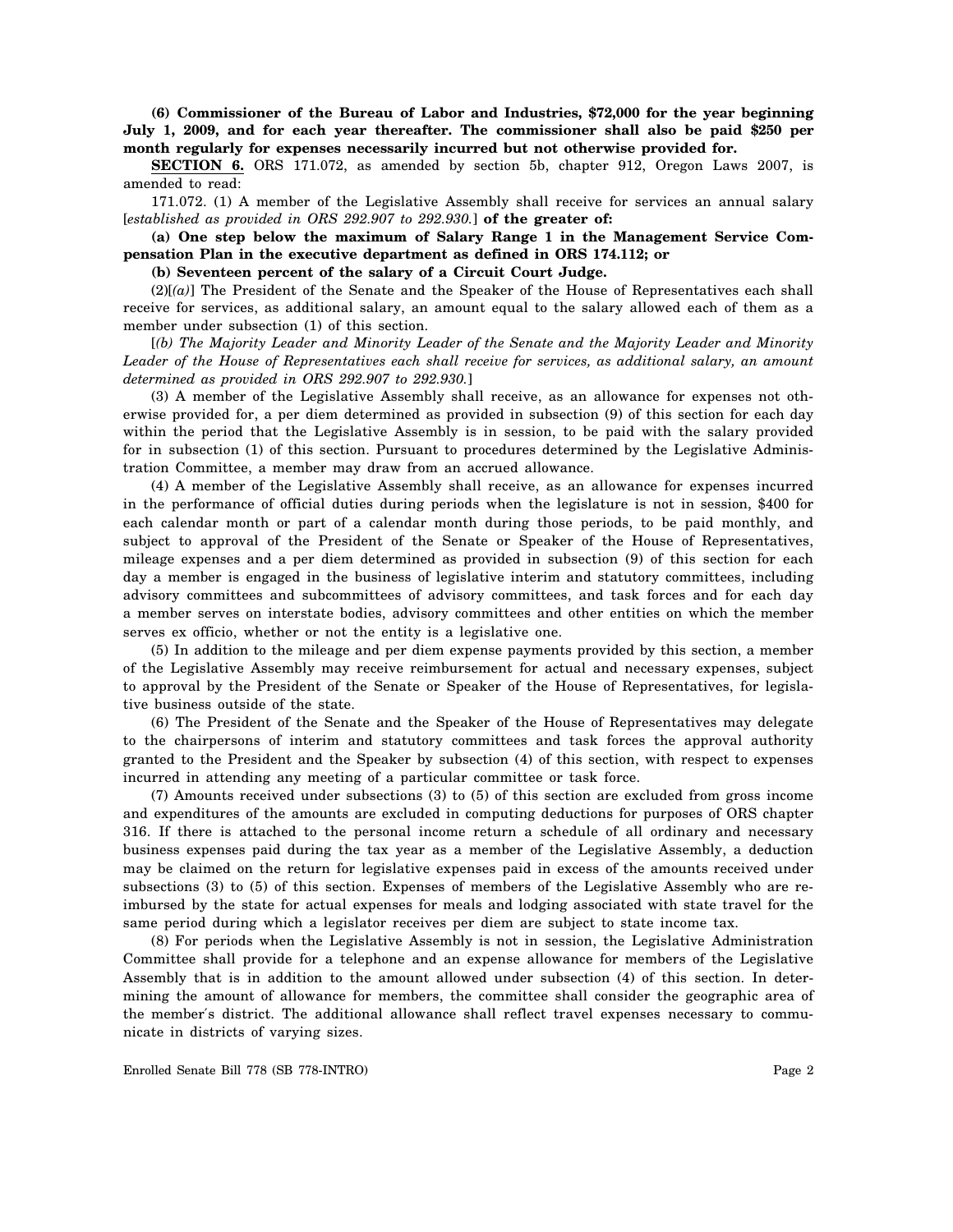(9) The per diem allowance referred to in subsections (3) and (4) of this section shall be the amount fixed for per diem allowance that is authorized by the United States Internal Revenue Service to be excluded from gross income without itemization.

**SECTION 7.** ORS 292.912 is amended to read:

292.912. (1) The Public Officials Compensation Commission shall review and make recommendations **to the Legislative Assembly regarding** [*as to*] the amount of the annual salary to be paid to each elective officer subject to ORS 292.907 to 292.930 and [*to each member*] **all compensation of members** of the Legislative Assembly for the succeeding biennium.

(2) The commission shall establish the salary recommendations based upon the following criteria:

(a) Comparable positions in neighboring states.

(b) The qualifications and skills necessary for each office.

(c) The level of responsibility implicit in each office.

(d) The cost of living.

(e) The total compensation of the positions, including benefits other than salary.

(f) Budget limitations.

(g) Any other factors the commission may consider to be reasonable, appropriate and in the public interest.

[*(3) The commission shall meet on or before September 1 of each even-numbered year to review and establish the salary recommendations. The commission may meet at other times as the commission determines necessary to carry out its duties. On or before November 10 of each even-numbered year, the commission shall complete a report that lists the salaries recommended by the commission and send the report to the Governor, the President of the Senate, the Speaker of the House of Representatives and the Chief Justice of the Supreme Court.*]

**(3) The commission shall cause to have prepared legislative measures that would implement the commission**′**s recommendations on salaries of officers subject to ORS 292.907 to 292.930 and all compensation of members of the Legislative Assembly for the succeeding biennium.**

[*(4) The Governor shall include the recommended salaries in the budget report prepared as required by ORS 291.216, and the Legislative Assembly shall consider the salary recommendations in preparing a budget for the state.*]

**SECTION 8.** ORS 292.930 is amended to read:

292.930. Each of the following elective officers shall be paid an annual salary on a monthly basis **as determined by the Legislative Assembly each biennium**:

(1) Governor.

- (2) Secretary of State.
- (3) State Treasurer.
- (4) Attorney General.
- (5) Superintendent of Public Instruction.
- (6) Commissioner of the Bureau of Labor and Industries.
- (7) Chief Judge of the Court of Appeals.
- (8) Court of Appeals Judge.

(9) Chief Justice of the Supreme Court.

(10) Supreme Court Judge.

(11) Circuit Court Judge.

(12) Tax Court Judge.

**SECTION 9. This 2009 Act being necessary for the immediate preservation of the public peace, health and safety, an emergency is declared to exist, and this 2009 Act takes effect on July 1, 2009.**